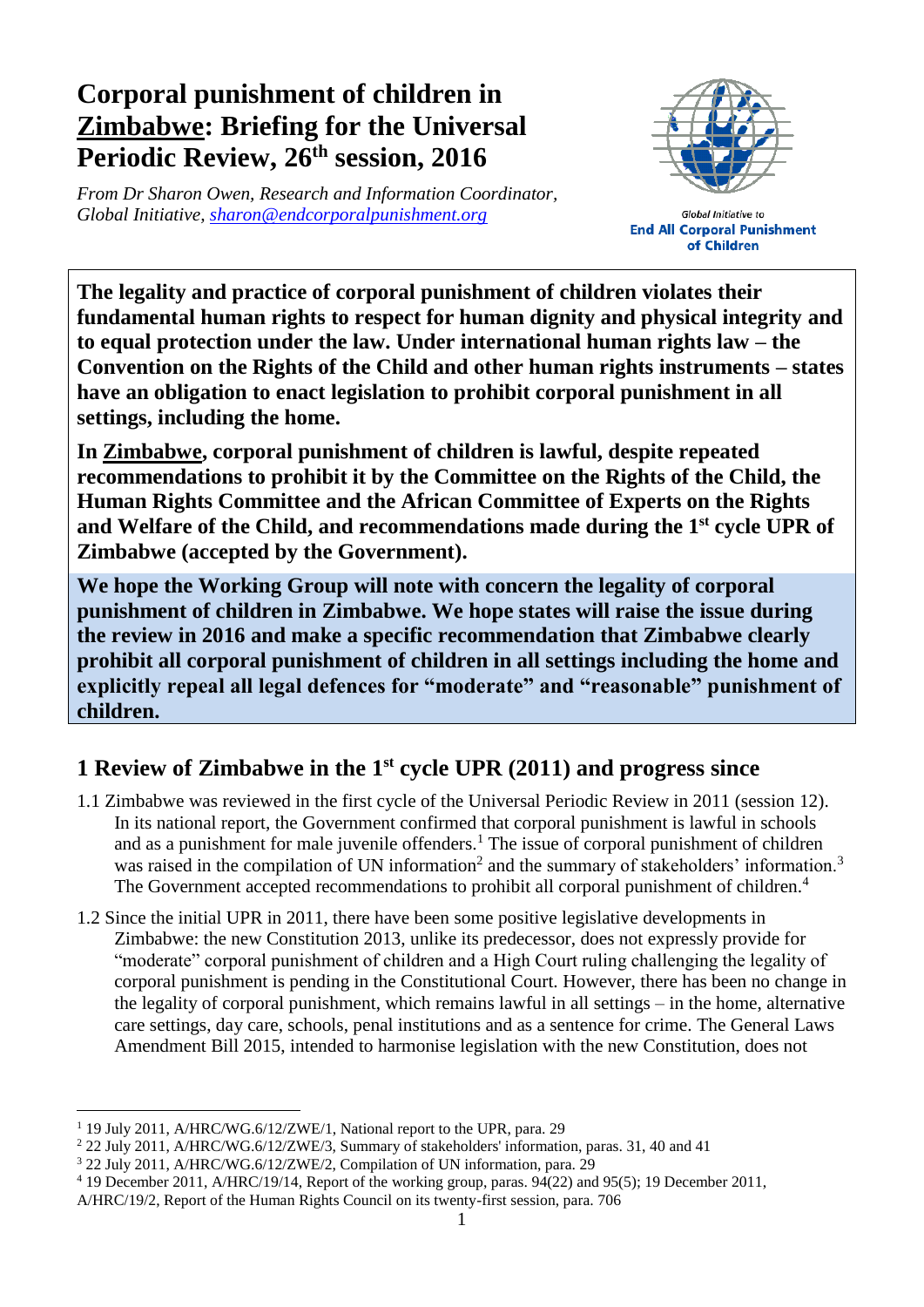include prohibition of corporal punishment of children. A Children's Bill is being prepared and a Juvenile Justice Bill is planned: these provide key opportunities for achieving prohibition.

1.3 **We hope the Working Group will note with concern the legality of corporal punishment of children in Zimbabwe. We hope states will raise the issue during the review in 2016 and make a specific recommendation that Zimbabwe clearly prohibit all corporal punishment of children in all settings including the home and repeal all legal defences for "moderate" and "reasonable" punishment of children.**

### **2 Legality of corporal punishment in Zimbabwe**

#### *Summary of current law and reforms needed in order to achieve prohibition*

Corporal punishment of children in Zimbabwe is lawful in the home, alternative care settings, day care, schools, penal institutions and as a sentence for crime. A High Court judgment in 2014 ruled that judicial corporal punishment of children is unconstitutional and challenged the legality of corporal punishment in all other settings but the review of this decision is still pending in the Constitutional Court. Immediate opportunities for prohibiting corporal punishment are provided in the current preparations of a Children's Bill and a Juvenile Justice Bill. The Government has provisionally recommended that provisions authorising corporal punishment be repealed, pending the decision of the Constitutional Court on the issue.

- 2.1 *Home (lawful):* Article 7 of the Children's Act 1972 punishes ill-treatment and neglect of children and young persons but states: "(6) Nothing in this section shall be construed as derogating from the right of any parent or guardian of any child or young person to administer reasonable punishment to such child or young person." The Criminal Law (Codification and Reform) Act 2004 states in article 241(2)(a) that "a parent or guardian shall have authority to administer moderate corporal punishment for disciplinary purposes upon his or her minor child or ward".
- 2.2 The Constitution 1979 was amended in 1990 to allow "moderate" corporal punishment of persons under 18 (art. 15). The new Constitution enacted in 2013 does not include this provision. Rather, it protects the rights of all persons to respect for and protection of their human dignity and physical integrity, including the rights "to freedom from all forms of violence from public or private sources", and not to be subjected to torture or to cruel, inhuman or degrading treatment or punishment; it states that no law may limit these rights. However, it does not explicitly prohibit corporal punishment.
- 2.3 A High Court review judgment in 2014 expressed the possibility that corporal punishment by parents, guardians and persons *in loco parentis* might now be unconstitutional, but the judgment itself was concerned with judicial corporal punishment (see below).<sup>5</sup> The ruling must now be reviewed by the Constitutional Court, but in October 2015 the Court postponed the hearing indefinitely and stated that when it does hear the case it will only consider judicial corporal punishment.<sup>6</sup>
- 2.4 A General Laws Amendment Bill intended to harmonise laws with the Constitution is under discussion but the Bill as drafted in 2015 deals with "minor" amendments to existing laws: it does not prohibit corporal punishment of children. A Children's Bill is also being prepared: the

 $\overline{a}$ <sup>5</sup> *The State vs Willard Chokuramba*, High Court of Zimbabwe, 31 December 2014

<sup>6</sup> [http://www.herald.co.zw/corporal-punishment-permissible-concourt/,](http://www.herald.co.zw/corporal-punishment-permissible-concourt/) accessed 1 December 2015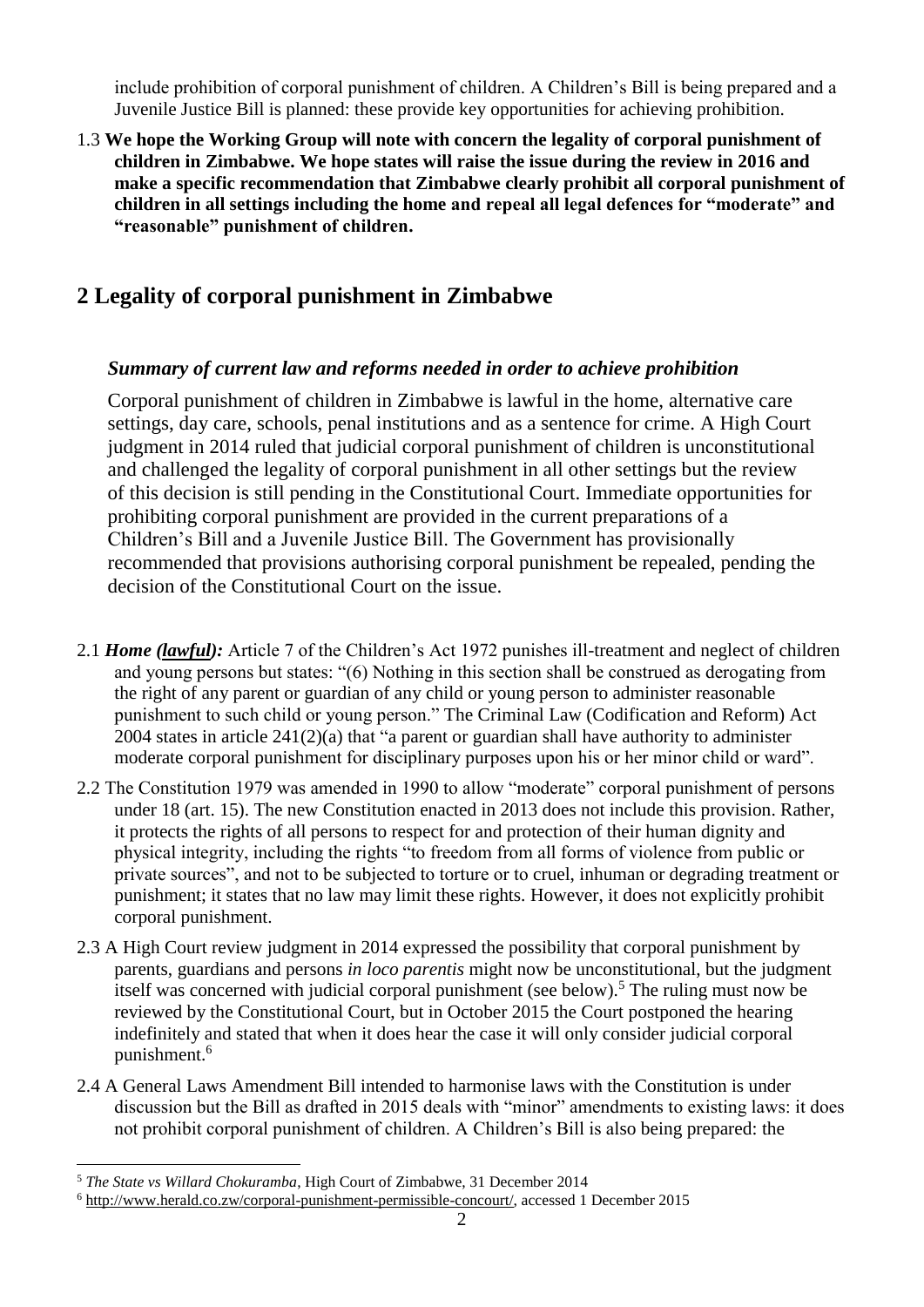Government has provisionally recommended – pending the decision of the Constitutional Court on the issue – that article 7(6) of the Children's Act, which allows "reasonable punishment", be amended "to remove the endorsement of corporal punishment".<sup>7</sup>

- 2.5 *Alternative care settings (lawful):* Corporal punishment is lawful under article 241 of the Criminal Law (Codification and Reform) Act 2004 and article 7(6) of the Children's Act 1972 (see above).
- 2.6 *Day care (lawful):* Corporal punishment is lawful in early childhood care and in day care for older children under article 241 of the Criminal Law (Codification and Reform) Act 2004 and article 7(6) of the Children's Act 1972 (see above).
- 2.7 *Schools (lawful):* Corporal punishment is lawful under article 69(2)(c) of the Education Act 1987. Article 241(2)(b) of the Criminal Law (Codification and Reform) Act 2004 states that a school teacher (defined as the head or deputy head of a school) "shall have authority to administer moderate corporal punishment for disciplinary purposes upon any minor male pupil or student". Corporal punishment must not be inflicted on female pupils (art. 242(4)). The Government has recommended that article  $69(2)(c)$  of the Education Act be reviewed.<sup>8</sup>
- 2.8 *Penal institutions (lawful):* Corporal punishment is lawful as a disciplinary measure in penal institutions under article 241 of the Criminal Law (Codification and Reform) Act 2004 and article 7(6) of the Children's Act 1972.
- 2.9 *Sentence for crime (lawful):* Corporal punishment is lawful as a sentence for crime for males under 18 (not for adults) under article 336 of the Criminal Procedure and Evidence Act 1927 (amended 2004). According to article 353, "moderate corporal punishment, not exceeding six strokes" may be ordered in lieu of or in addition to other punishments: it must be "inflicted in private" in a manner and place and by a person prescribed by the court; the boy must be certified by a medical practitioner as fit to receive the punishment, and the boy's parent or guardian has a right to be present when the punishment is inflicted. The Prisons Act states that a sentence of "moderate correction of whipping referred to in article 353 of the Criminal Procedure and Evidence Act" should be carried out in the presence of the "officer in charge" and of the medical officer who certified the by as fit to undergo the punishment (art. 103).
- 2.10 The Children's Act 1972 provides for the children's court to make orders in respect of children and young people in need of care and of those who have been convicted of an offence. Article 20 of the Act lists the orders that may be made, and does not include corporal punishment. However, a child or young person aged 12 or over who fails to comply with an order to attend an attendance centre "shall be guilty of an offence and liable to a sentence of moderate corporal punishment, not exceeding six strokes, in accordance with section 353 of the Criminal Procedure and Evidence Act" (art. 20). The Government has recommended that article 336 of the Criminal Procedure and Evidence Act and articles 101-105 of the Prisons Act be reviewed.<sup>9</sup>
- 2.11 In a High Court review judgment in December 2014, Justice Muremba declared that corporal punishment as a criminal sanction for juveniles is no longer lawful because the new Constitution 2013 places no limitation on protection from inhuman treatment and, unlike the previous Constitution, makes no explicit provision for "moderate corporal punishment".<sup>10</sup> The declaration of unconstitutionality must be confirmed by the Constitutional Court in order to have legal force. In 2015, the Constitutional Court provisionally and indefinitely set aside the High Court order pending further submissions, stating that in the mean time magistrates could impose corporal

 $\overline{a}$ 

<sup>7</sup> Ministry of Public Service, Labour and Social Welfare (2015), *Draft Discussion Paper on the Review of the Children's Act and Related Legislation*, page 37

<sup>8</sup> Ministry of Public Service, Labour and Social Welfare (2015), *Draft Discussion Paper on the Review of the Children's Act and Related Legislation*, page 37

<sup>9</sup> Ministry of Public Service, Labour and Social Welfare (2015), *Draft Discussion Paper on the Review of the Children's Act and Related Legislation*, page 37

<sup>&</sup>lt;sup>10</sup> *The State vs Willard Chokuramba*, High Court of Zimbabwe, 31 December 2014